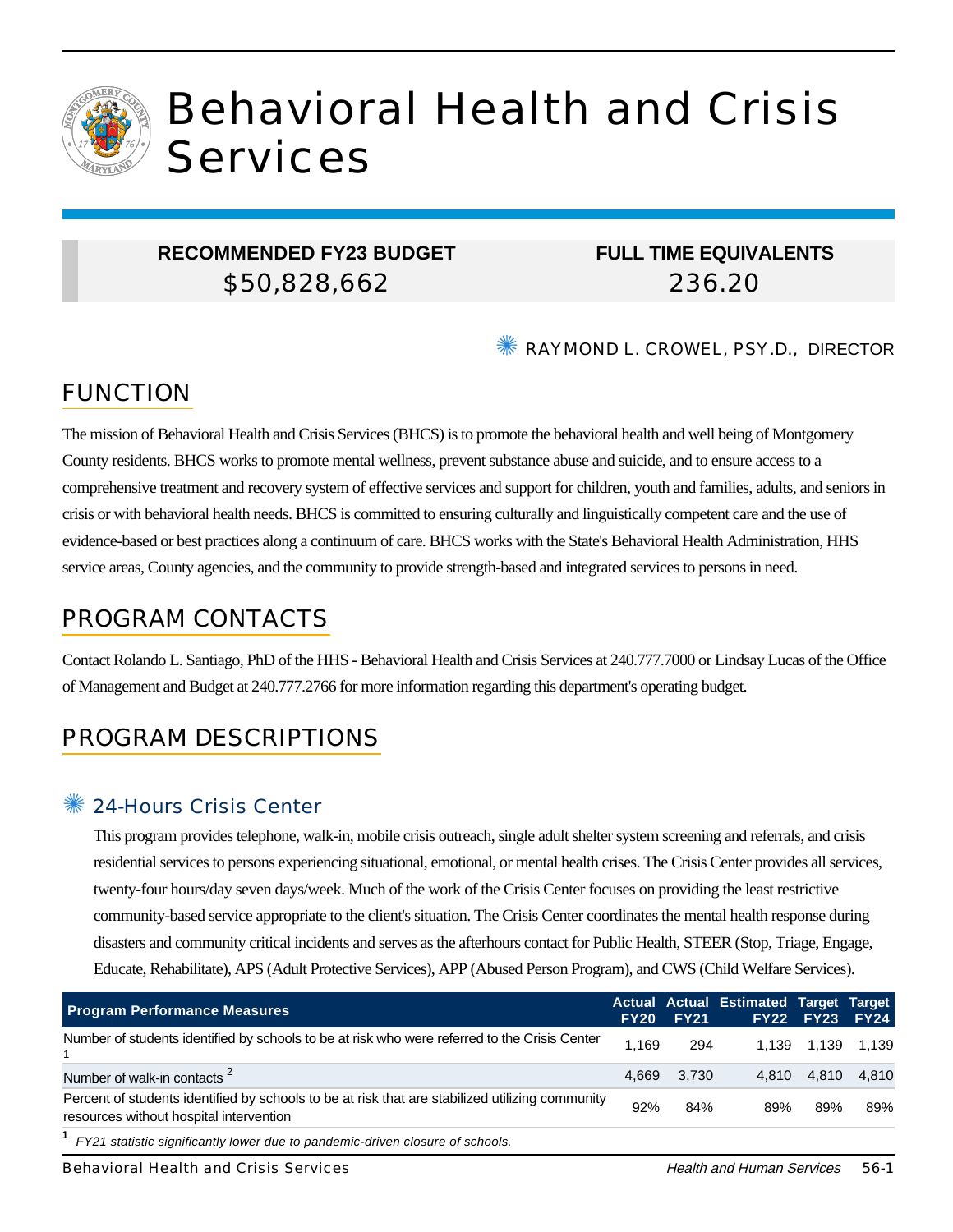**2** FY21 statistic impacted by COVID-19 and facility closures.

| <b>FY23 Recommended Changes</b>                                                                                                                                                                          | <b>Expenditures</b> | <b>FTEs</b> |
|----------------------------------------------------------------------------------------------------------------------------------------------------------------------------------------------------------|---------------------|-------------|
| <b>FY22 Approved</b>                                                                                                                                                                                     | 7,179,289           | 52.40       |
| Add: Funding to Support the Transition to the 988 National Suicide Prevention Hotline                                                                                                                    | 1,000,000           | 0.00        |
| Enhance: Funding for EveryMind Contract to Address Increased Call Volume                                                                                                                                 | 795.000             | 0.00        |
| Add: Position to Provide Mental Health Support to the Rockville Police, Funded by the City of Rockville                                                                                                  | 116.542             | 1.00        |
| Multi-program adjustments, including negotiated compensation changes, employee benefit changes,<br>changes due to staff turnover, reorganizations, and other budget changes affecting multiple programs. | 345,808             | 1.00        |
| <b>FY23 Recommended</b>                                                                                                                                                                                  | 9,436,639           | 54.40       |

## ✺ Access To Behavioral Health Services

Access to Behavioral Health Services connects uninsured and low-income consumers with mental health and/or substance abuse problems to the appropriate community services by providing information and referral, and behavioral health screenings and assessments. To provide effective engagement in needed services, program staff also provide short-term case management and psychiatric services to vulnerable clients, such as those recently discharged from a psychiatric hospital or jail until they can be linked to a community outpatient mental health program. More intensive social work services are provided to individuals with serious mental illness to ensure effective engagement in needed services and sufficient community supports to reduce negative outcomes and foster the wellness and recovery of the consumer. The Urine Monitoring Program serves clients referred by the courts, social service agencies, or behavioral health providers, and others required to submit to breathalyzer and urine surveillance or who require or request such screening and testing to support recovery from substance abuse.

| <b>Program Performance Measures</b>                                                        | <b>FY20</b> | <b>FY21</b> | Actual Actual Estimated Target Target | <b>FY22 FY23</b> | <b>FY24</b> |
|--------------------------------------------------------------------------------------------|-------------|-------------|---------------------------------------|------------------|-------------|
| Total number of clients served (unduplicated) <sup>1</sup>                                 | 2.575       | 2.369       | 3.100                                 | 3.100            | 3.100       |
| Percent of customers satisfied with Access staff services                                  | 97%         | 100%        | 97%                                   | 97%              | 97%         |
| Percent of clients referred keeping first appointment with community provider <sup>2</sup> | 76%         | 70%         | 76%                                   | 77%              | 78%         |

**1** Decline due to closure of physical offices from mid-March to July 2021 and consequent shift to telehealth. Numbers expected to rebound to the prior predicted levels.

**2** Program's primary service is connecting individuals with mental health and addictions needs to appropriate services.

| <b>FY23 Recommended Changes</b>                                                                                                                                                                          | <b>Expenditures</b> | <b>FTEs</b> |
|----------------------------------------------------------------------------------------------------------------------------------------------------------------------------------------------------------|---------------------|-------------|
| <b>FY22 Approved</b>                                                                                                                                                                                     | 3,413,866           | 29.00       |
| Multi-program adjustments, including negotiated compensation changes, employee benefit changes,<br>changes due to staff turnover, reorganizations, and other budget changes affecting multiple programs. | (81,052)            | (1.00)      |
| <b>FY23 Recommended</b>                                                                                                                                                                                  | 3,332,814           | 28.00       |

## ✺ Admin - Behavioral Health & Crisis Services

This program leads, oversees, and guides the administration of Behavioral Health and Crisis Services (BHCS). It coordinates the implementation of the strategic alignment plan, and the development of the County behavioral health continuum.

| <b>FY23 Recommended Changes</b>                                                                                                                                                                          | <b>Expenditures</b> | <b>FTEs</b> |
|----------------------------------------------------------------------------------------------------------------------------------------------------------------------------------------------------------|---------------------|-------------|
| <b>FY22 Approved</b>                                                                                                                                                                                     | 801.445             | 4.00        |
| Multi-program adjustments, including negotiated compensation changes, employee benefit changes,<br>changes due to staff turnover, reorganizations, and other budget changes affecting multiple programs. | 159.695             | 1.00        |
| <b>FY23 Recommended</b>                                                                                                                                                                                  | 961.140             | 5.00        |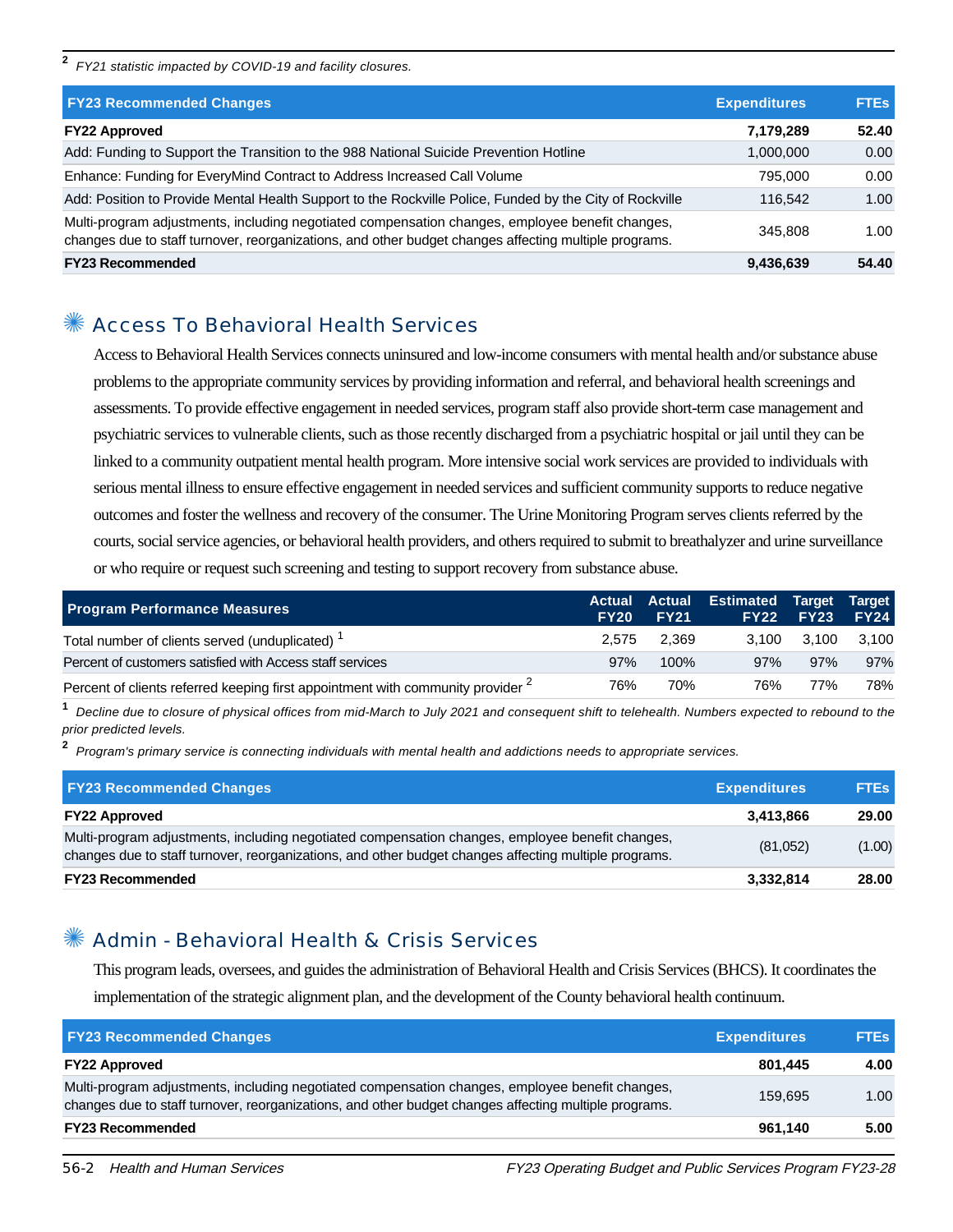#### Adult Behavioral Health Services

Adult Behavioral Health Services is an Outpatient Mental Health Center (OMHC) that serves a primarily immigrant population with severe and persistent mental illness. Services are site based and include psychiatric evaluation and medication management, individual, group and family therapy, as well as office-based management services. Collaboration with family members, collateral treatment providers, and formal and informal community supports is an integral part of the treatment process and is highly encouraged. The program accepts public benefits such as Medicare and Medical Assistance but also utilizes the annual Department of Health-Behavioral Health Administration sliding fee scale. Most of the clinical staff is bilingual in English and either Spanish, Vietnamese, or French, and clients speaking other languages are assisted using the Language Line, a telephone translation service.

| <b>Program Performance Measures</b>                                                                           |     | FY20 FY21 | Actual Actual Estimated Target Target | <b>FY22 FY23 FY24</b> |     |
|---------------------------------------------------------------------------------------------------------------|-----|-----------|---------------------------------------|-----------------------|-----|
| Number of clients served <sup>1</sup>                                                                         | 305 | 247       | 367                                   | 367                   | 367 |
| Percent of customers satisfied with Adult Behavioral Health Services (ABH) <sup>2</sup>                       | N/A | 95%       | 95%                                   | 95%                   | 95% |
| Percent of clients showing improvement in functioning and decreased symptoms - BASIS<br>24 Scale <sup>3</sup> | N/A | 71%       | 75%                                   | 75%                   | 75% |

**1** Number of clients served was impacted, during FY21, by COVID-driven closures and social distancing mandates.

**2** The program was unable to distribute customer satisfaction forms due to COVID-19 and social distancing during FY20.

**3** Collection of this measure has been complicated by COVID-19 and staff turnover. Collection and reporting will resume in FY21.

| <b>FY23 Recommended Changes</b>                                                                                                                                                                          | <b>Expenditures</b> | <b>FTEs</b> |
|----------------------------------------------------------------------------------------------------------------------------------------------------------------------------------------------------------|---------------------|-------------|
| <b>FY22 Approved</b>                                                                                                                                                                                     | 1.755.490           | 11.50       |
| Multi-program adjustments, including negotiated compensation changes, employee benefit changes,<br>changes due to staff turnover, reorganizations, and other budget changes affecting multiple programs. | (87,566)            | (1.00)      |
| <b>FY23 Recommended</b>                                                                                                                                                                                  | 1,667,924           | 10.50       |

### ✺ Adult Forensic Services

Adult Forensic Services is comprised of four programs: 1) Clinical Assessment and Transition Services (CATS) provides assessment and post-booking diversion services to newly booked inmates with behavioral health issues and discharge planning for those being released to the community. The Forensic Liaison supports the Competency Docket with reentry recommendations for those returning from State Hospitals; 2) Jail Addiction Services (JAS) is an ASAM II.5 level jail-based residential addiction treatment program for inmates with Substance Use Disorders at the Montgomery County Correctional Facility; 3) The Justice Clinical Assessment and Planning (JCAP) Team provides clinical assessment, care planning, and care-coordination to the clients of Mental Health Court; and 4) Stop, Triage, Engage, Educate, Rehabilitate (STEER) is a team of peer specialists who respond 24/7/365 to opioid overdoses and provider referrals for high risk Substance Use Disorder clients.

| <b>Program Performance Measures</b>                                                                                                                                                              | <b>FY20</b> | <b>FY21</b> | <b>Actual Actual Estimated Target</b><br><b>FY22</b> | <b>FY23</b> | Target<br><b>FY24</b> |
|--------------------------------------------------------------------------------------------------------------------------------------------------------------------------------------------------|-------------|-------------|------------------------------------------------------|-------------|-----------------------|
| Total number of unduplicated clients served <sup>1</sup>                                                                                                                                         | 1.780       | 1,258       | 1.800                                                | 1.800       | 1,800                 |
| Percent of customers satisfied with Adult Forensic services <sup>2</sup>                                                                                                                         | 94%         | 70%         | 83%                                                  | 83%         | 83%                   |
| STEER - Percent of individuals who engage in treatment as evidenced by attending the<br>first treatment appointment 3                                                                            | 26%         | 48%         | 60%                                                  | 60%         | 60%                   |
| Percent of successful Jail Addiction Services clients that were not reincarcerated in the<br>Montgomery County Correctional Facility within the next fiscal year following program<br>completion | 74%         | 79%         | 77%                                                  | 77%         | 77%                   |
| Percent of clients who successfully graduate from Mental Health Court <sup>4</sup>                                                                                                               | 72%         | 84%         | 75%                                                  | 75%         | 75%                   |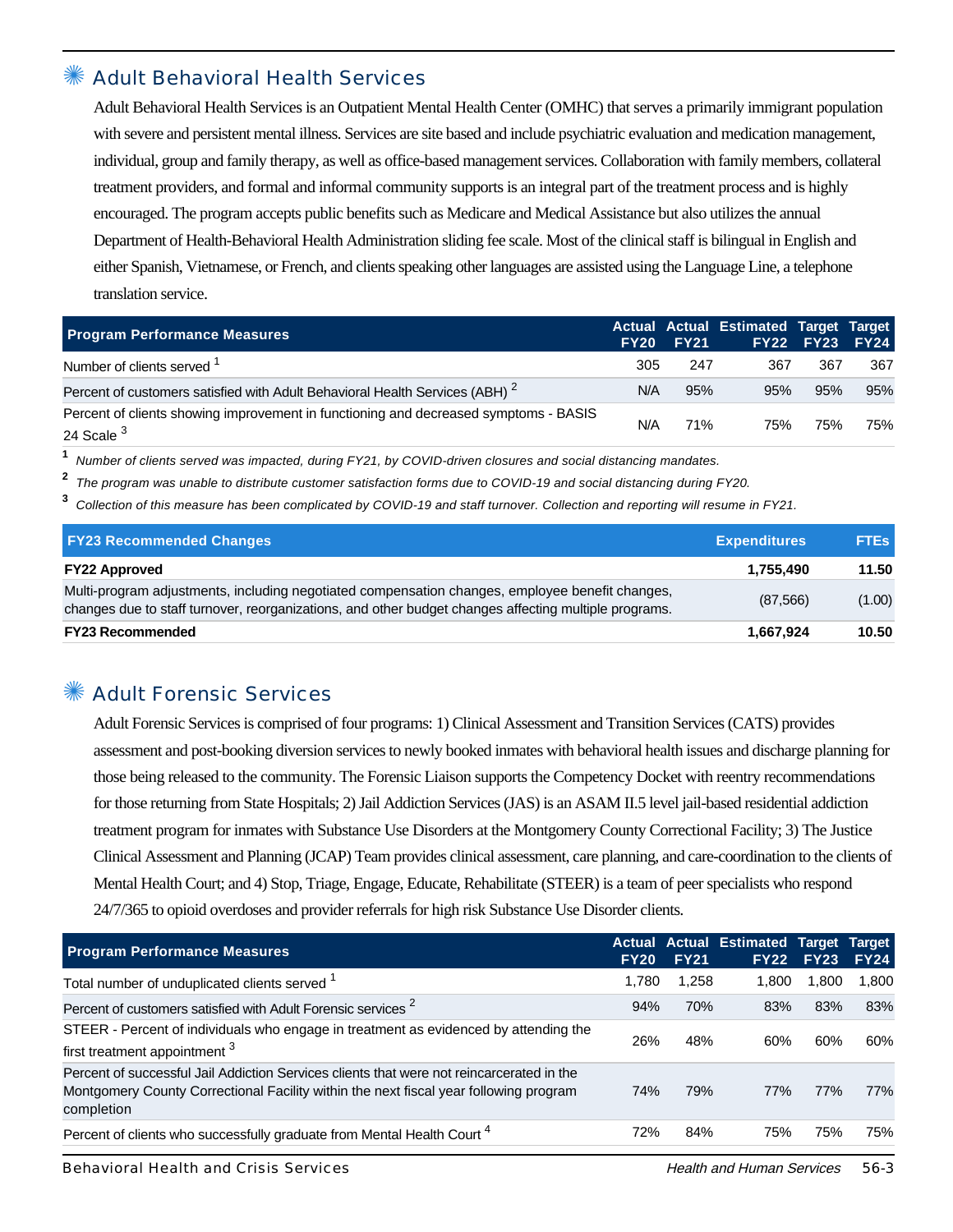**1** FY21 total impacted by COVID-driven closures and social distancing mandates.

**2** Surveys expanded in FY20 to include additional services offered by the program.

**3** In FY21 the denominator for this measure changed to include only those clients referred for treatment, as opposed to the denominator in FY20 that included the entire universe of screened clients. The smaller denominator for FY21 resulted in the higher percentage for FY21. Applying the formula retroactively to FY20 increases the FY20 percentage from 26% to 39%.

**4** Outcome is based on the total number eligible to graduate (due to court based time restrictions, a certain percentage are not even eligible to graduate).

| <b>FY23 Recommended Changes</b>                                                                                                                                                                          | <b>Expenditures</b> | <b>FTES</b> |
|----------------------------------------------------------------------------------------------------------------------------------------------------------------------------------------------------------|---------------------|-------------|
| <b>FY22 Approved</b>                                                                                                                                                                                     | 3,262,790           | 28.00       |
| Multi-program adjustments, including negotiated compensation changes, employee benefit changes,<br>changes due to staff turnover, reorganizations, and other budget changes affecting multiple programs. | 408,456             | 0.00        |
| <b>FY23 Recommended</b>                                                                                                                                                                                  | 3,671,246           | 28.00       |

#### Local Behavioral Health Authority

As the State mandated Local Behavioral Health Authority (LBHA), this program is responsible for system planning, management, and oversight of the Montgomery County behavioral health system across the lifespan (behavioral health, mental health, and substance use disorders). The LBHA manages State and Federal grants as well as County-funded programs and ensures quality of care, quality improvement, and access to behavioral health fee- for- service programs. The LBHA has the responsibility of system planning, which involves assessing and determining gaps in behavioral health treatment and rehabilitation and working closely with community service providers and partners, forensic services, and public safety. The LBHA ensures for the ongoing development of a resiliency and recovery-oriented continuum of services that provide for consumer choice and empowerment. This program manages all BHCS service area contracts.

| <b>Program Performance Measures</b>                                      | <b>Actual</b><br><b>FY20</b> | Actual<br><b>FY21</b> | <b>Estimated</b><br><b>FY22</b> | Target<br><b>FY23</b> | Target<br><b>FY24</b> |
|--------------------------------------------------------------------------|------------------------------|-----------------------|---------------------------------|-----------------------|-----------------------|
| Number of grants managed and contracts monitored                         | 92                           | 103                   | 104                             | 104                   | 104                   |
| Percentage of contracts meeting county and state timeliness requirements | 96%                          | 97%                   | 96%                             | 96%                   | 96%                   |
| Number of Rx drug pounds collected at drug take back events              | 902                          | 1.189                 | 2.350                           | 2.350                 | 2.350                 |

**1** For FY23, this measure is moved from Outpatient Behavioral Health Services-Child Program to Local Behavioral Health Authority due to transition of prevention programs into LBHA budget.

| <b>FY23 Recommended Changes</b>                                                                                                                                                                          | <b>Expenditures</b> | <b>FTEs</b> |
|----------------------------------------------------------------------------------------------------------------------------------------------------------------------------------------------------------|---------------------|-------------|
| <b>FY22 Approved</b>                                                                                                                                                                                     | 12,779,472          | 23.50       |
| Multi-program adjustments, including negotiated compensation changes, employee benefit changes,<br>changes due to staff turnover, reorganizations, and other budget changes affecting multiple programs. | 1,299,338           | 1.00        |
| <b>FY23 Recommended</b>                                                                                                                                                                                  | 14,078,810          | 24.50       |

## ✺ Outpatient Behavioral Health Services - Child

Adolescent Outpatient Behavioral Health Services - Child offers comprehensive substance use prevention, substance use and mental health screenings, mental health treatment, and care coordination services for Montgomery County youth and their families, particularly for the most vulnerable. Services are individualized, child-focused, family-driven, culturally and linguistically appropriate, and accessible via office, school, and community-based settings. The program strives to serve the behavioral health needs of youth and families along a continuum of care from prevention to treatment

| <b>Program Performance Measures</b>     |     | <b>FY20 FY21</b> | Actual Actual Estimated Target Target | FY22 FY23 FY24 |     |
|-----------------------------------------|-----|------------------|---------------------------------------|----------------|-----|
| Number of clients served (unduplicated) | 992 | 609              | 650                                   | 650            | 650 |

56-4 Health and Human Services FREE FREE FREE FY23 Operating Budget and Public Services Program FY23-28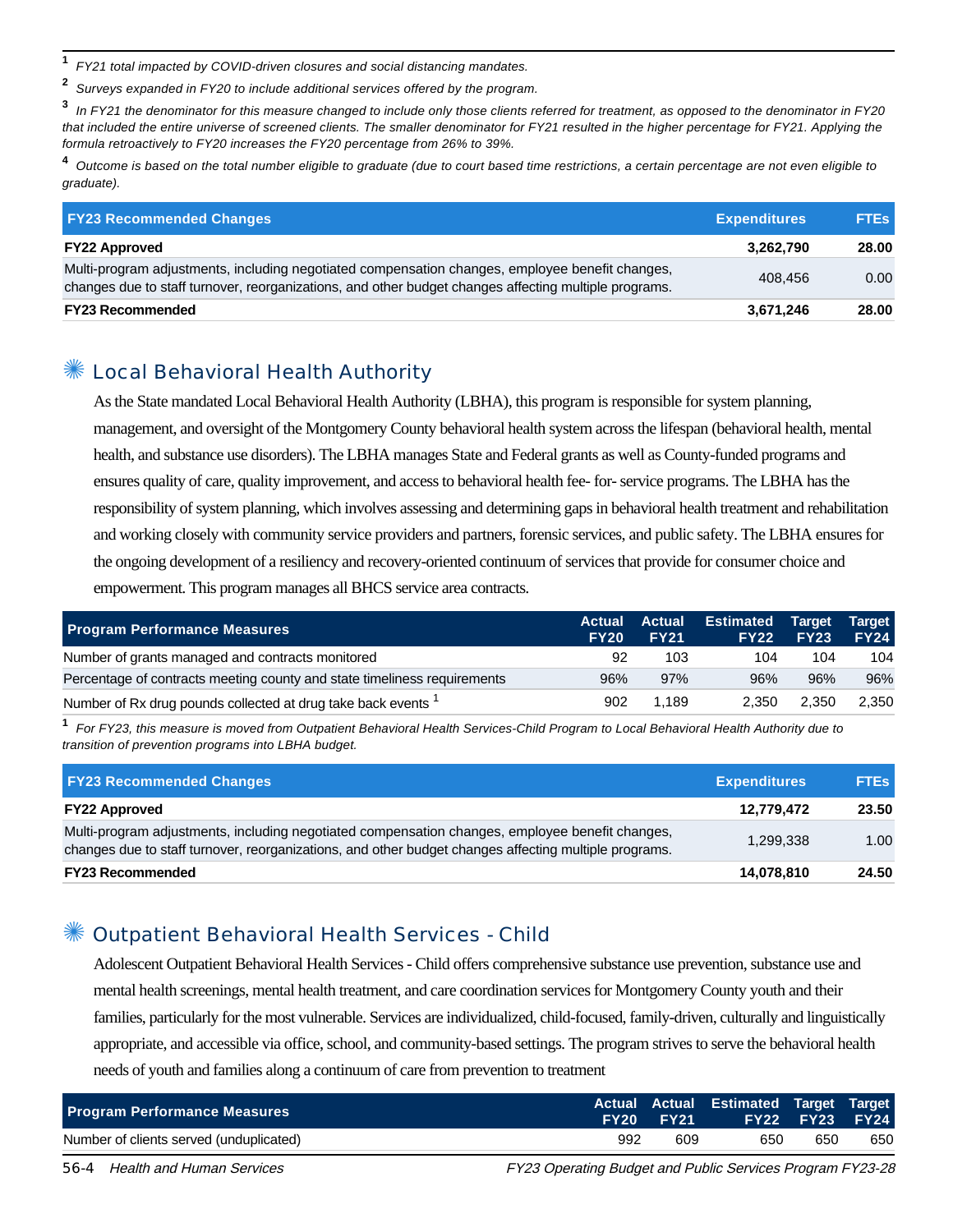| <b>Program Performance Measures</b>                                           | <b>FY20</b> | <b>FY21</b> | Actual Actual Estimated Target Target | <b>FY22 FY23</b> | <b>FY24</b> |
|-------------------------------------------------------------------------------|-------------|-------------|---------------------------------------|------------------|-------------|
| Percent of customers satisfied with Child and Adolescent Behavioral Health    | 98%         | 98%         | 98%                                   | 98%              | 98%         |
| Percent of clients who showed symptom reduction at posttest or upon discharge | 75%         | 70%         | 70%                                   | 70%              | 70%         |

**1** For FY20, the Service Area combined symptom checklist with completed treatment. For FY21, the combined data shows 70% improvement. For FY22 and future, the Service Areas will add percentage of clients that completed treatment.

| <b>FY23 Recommended Changes</b>                                                                                                                                                                          | <b>Expenditures</b> | <b>FTEs</b> |
|----------------------------------------------------------------------------------------------------------------------------------------------------------------------------------------------------------|---------------------|-------------|
| <b>FY22 Approved</b>                                                                                                                                                                                     | 7.249.363           | 30.25       |
| Multi-program adjustments, including negotiated compensation changes, employee benefit changes,<br>changes due to staff turnover, reorganizations, and other budget changes affecting multiple programs. | (24, 670)           | (1.00)      |
| <b>FY23 Recommended</b>                                                                                                                                                                                  | 7.224.693           | 29.25       |

#### ✺ Specialty Behavioral Health Services

Specialty Behavioral Health Services is comprised of the Adult Drug Court Treatment Program, the Medication Assisted Treatment Program (MAT), and the Urine Monitoring Program. The Drug Court program delivers Outpatient and Intensive Outpatient levels of care, in addition to psychiatric interventions and medication assisted treatment. The MAT program works with opioid use disorders and alcohol disorders and delivers methadone, buprenorphine, and naltrexone therapies. The urine monitoring program is an onsite Urinalysis Collection Program which monitors for substance use within these programs, the Mental Health Court program, Child Welfare, and Probation and Parole.

| <b>Program Performance Measures</b>                                                                                               | <b>FY20</b> | <b>FY21</b> | <b>Actual Actual Estimated Target Target</b> | <b>FY22 FY23</b> | <b>FY24</b> |
|-----------------------------------------------------------------------------------------------------------------------------------|-------------|-------------|----------------------------------------------|------------------|-------------|
| Number of Specialty Behavioral Health Services clients discharged (Medication Assisted<br>Treatment Program and Adult Drug Court) | 209         | 211         | 180                                          | 180              | 180         |
| Percent of clients receiving opioid treatment or court mandated addiction services who<br>were successfully discharged            | 58%         | 55%         | 60%                                          | 60%              | 60%         |
| Percent of customers satisfied with Medication Assisted Treatment <sup>1</sup>                                                    | 95%         | 94%         | 90%                                          | 90%              | 90%         |
| Percent of customers satisfied with Drug Court                                                                                    | 94%         | 95%         | 90%                                          | 90%              | 90%         |

**1** The program aims for a 90% satisfaction as the service standard, which is used to set the projections.

| <b>FY23 Recommended Changes</b>                                                                                                                                                                          | <b>Expenditures</b> | <b>FTEs</b> |
|----------------------------------------------------------------------------------------------------------------------------------------------------------------------------------------------------------|---------------------|-------------|
| <b>FY22 Approved</b>                                                                                                                                                                                     | 3,263,587           | 23.00       |
| Multi-program adjustments, including negotiated compensation changes, employee benefit changes,<br>changes due to staff turnover, reorganizations, and other budget changes affecting multiple programs. | 236,556             | 1.00        |
| <b>FY23 Recommended</b>                                                                                                                                                                                  | 3,500,143           | 24.00       |

## ✺ Trauma Services

Trauma Services (TS) includes the Abused Persons Program (APP) for partner violence and the Victim Assistance and Sexual Assault Program (VASAP) for sexual assaults and general/violent crimes, including services to surviving family members of homicide and tragic/traumatic deaths. Trauma Services provides comprehensive, individualized, and culturally appropriate clinical and victim assistance services to domestic violence victims and offenders, sexual assault victims, and victims of general crime of all ages. Programming for domestic violence, sexual violence, and human trafficking victims also includes information and referral, lethality assessments, crisis intervention, safety planning, outreach to hospitals/police stations for victims of sexual assault, and placement in emergency shelters.